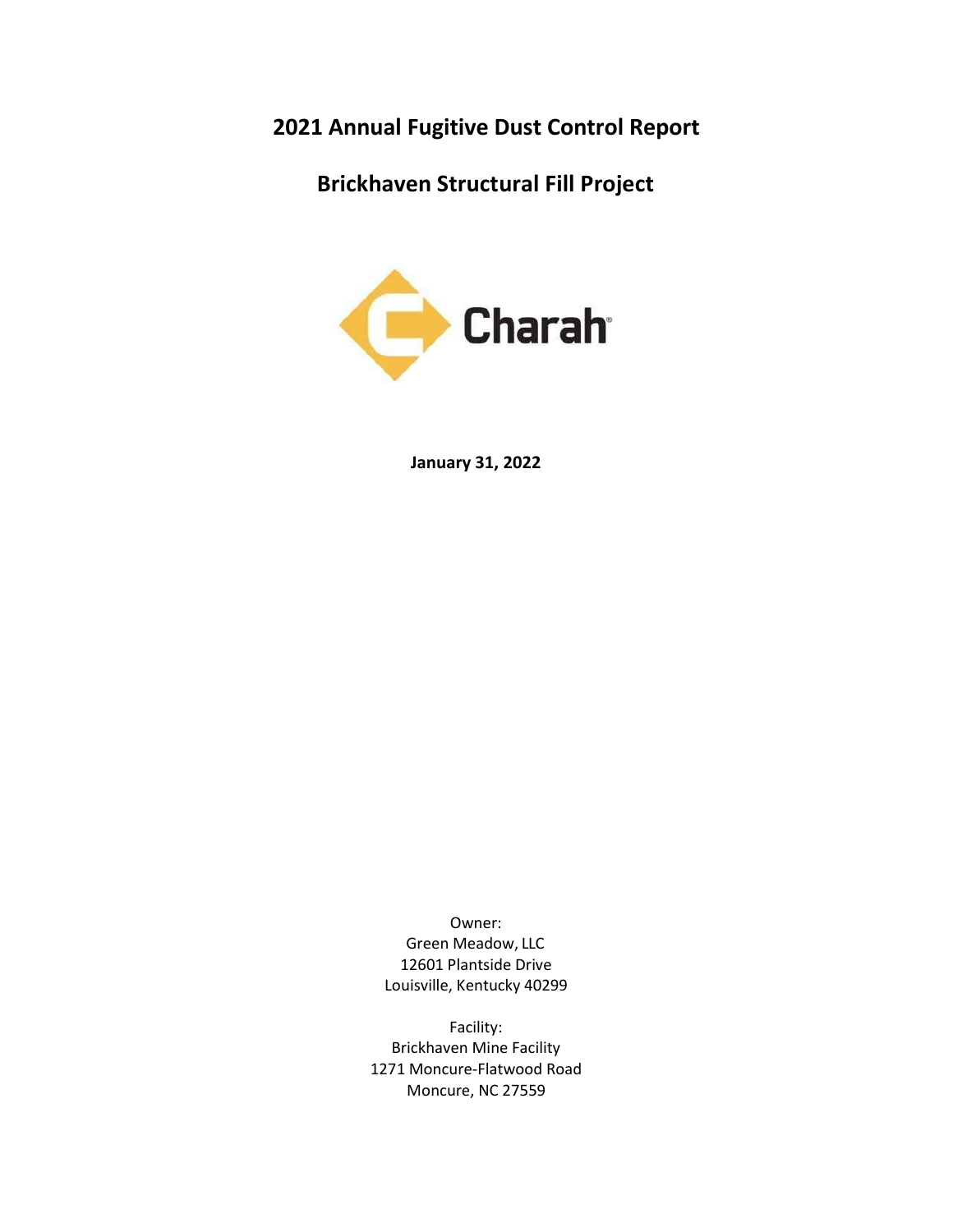# **Table of Contents**

| 6.0 Recordkeeping, Notification, and Internet Requirements2 |  |
|-------------------------------------------------------------|--|
|                                                             |  |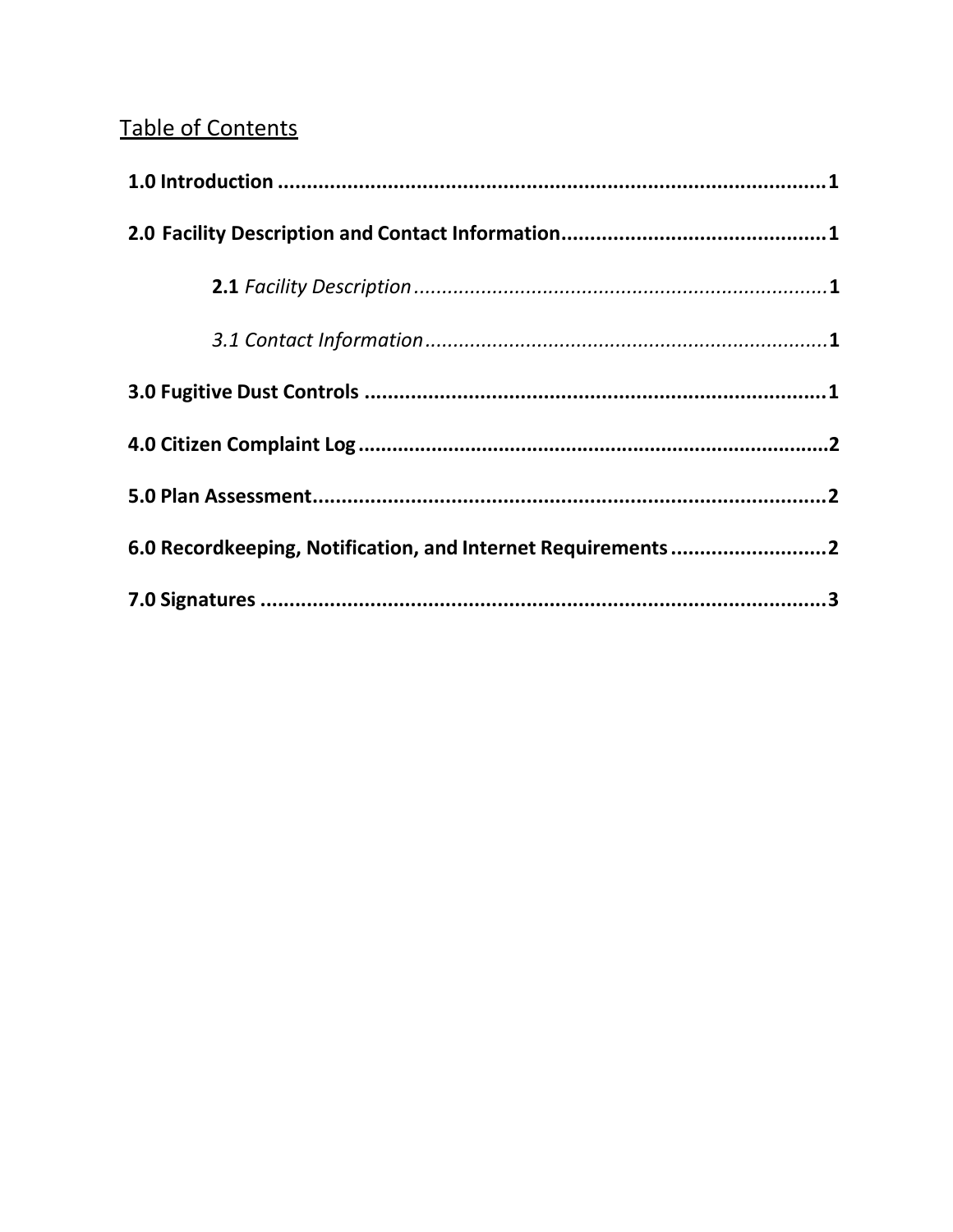#### 1.0 Introduction

This Annual CCR Fugitive Dust Report has been prepared pursuant to the criteria of 40 CFR part 257.80(c). The Annual Report summarizes activities described in the Fugitive Dust Control Plan and includes the following components: description of actions taken to control fugitive dust; a record of all citizen complaints; and a summary of any corrective actions taken.

This Annual Report addresses the period from January 1, 2021 to December 31, 2021. The Annual Report is deemed complete when the report is placed in the facility's operating record.

The Annual Report will be placed in the operating record and retained in the Environmental Records at the Brickhaven office. The Report will also be placed on the Green Meadow, LLC Brickhaven CCR Rule Compliance Data and Information publicly accessible website.

#### 2.0 Facility Description and Contact Information

2.1 Facility Description

Green Meadow, LLC owns and Charah, Inc. operates the Brickhaven No. 2 Mine Structural Fill site located in Chatham County, off Moncure‐Flatwood Road in Moncure, North Carolina under NCDEQ Mine Permit No. 19‐25 and NCDEQ Structural Fill Permit 1910‐STRUCT‐2015. The mine property consists of approximately 301 acres. The property was previously owned and operated by General Shale. The structural fill, including associated perimeter berms, channels, and haul roads, encompasses approximately 80 acres, of which approximately 72 acres have been covered with a composite liner system for subsequent CCPplacement.

#### 2.2 Facility Contact

| Name:      | Tom Flannagan - Project Director            |
|------------|---------------------------------------------|
| Address:   | 1271 Moncure-Flatwood Rd. Moncure, NC 27559 |
| Telephone: | (704) 985-2992                              |
| Email:     | tflannagan@charah.com                       |

#### 3.0 Fugitive Dust Controls

The following fugitive dust control measures were implemented during the period addressed by this Annual report.

 Site Roadways – Roadways were watered as needed and speed control measures were implemented. Specifically, two water trucks ((2)‐5,000 gallon) were routinely utilized to control dust at the site and associated haul roads.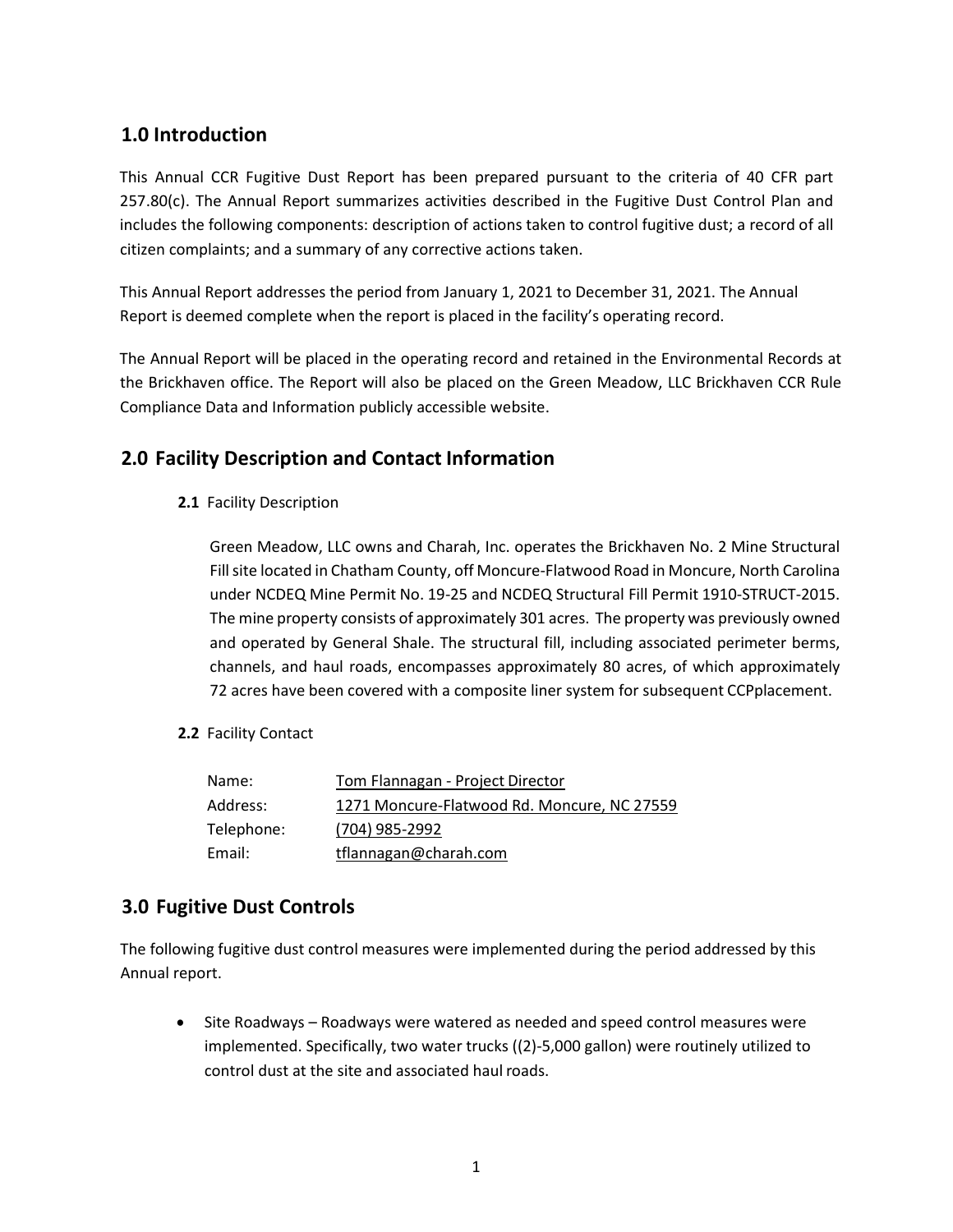- Structural Fill Cover practices are an integral component of dust control at Brickhaven. During the reporting period, no waste was placed in the structural fill. Soil cover, synthetic cap, and additional soil cap material was installed on the top and side slopes of the structural fill to allow for the establishment of a vegetative cover. On a routine basis, a water truck added moisture to the soil cap to enhance compaction and provide dust control.
- Transporting material fugitive dust is controlled during transportation by maintaining adequate moisture content within hauled material , mitigating speed limits for the haul trucks and maintaining moisture along the haul route to ensure minimal road material dusting occurs during transport.
- Unloading of material Unloading dust emissions were controlled by maintaining moisture in the material and minimizing drop height. Dust emissions on the working surface of the unloading areas were controlled by watering as needed and speed control measures.

### 4.0 Citizen Complaint Log

Generally, complaints made to the site are by telephone and received by the site's Environmental Protection Specialist. All complaints are entered into a log by the Environmental Protection Specialist noting the nature of the complaint, date, time, and other relevant details. All complaints are addressed as follows: reviewing site operations at the time of the complaint, reviewing inspection records, reviewing weather data, and interviewing site operations personnel.

No complaints were received by the site Environmental Protection Specialist during the period addressed by this Annual Report.

#### 5.0 Plan Assessment

The Plan will be reviewed periodically to verify the effectiveness, and amended as necessary, and documented by the plan amendments. The site Environmental Protection Specialist reviewed the inspection records and operating means and methods and determined that no additional dust control measures or plan modifications were warranted during the period for this report.

#### 6.0 Recordkeeping, Notification, and Internet Requirements

In accordance with CCR Rule §257.80 (d), the owner or operator of the CCR unit will comply with the recordkeeping requirements specified in CCR Rule §257.105(g), the notification requirements specified in CCR Rule §257.106(g), and the internet requirements specified in CCR Rule§257.107(g).